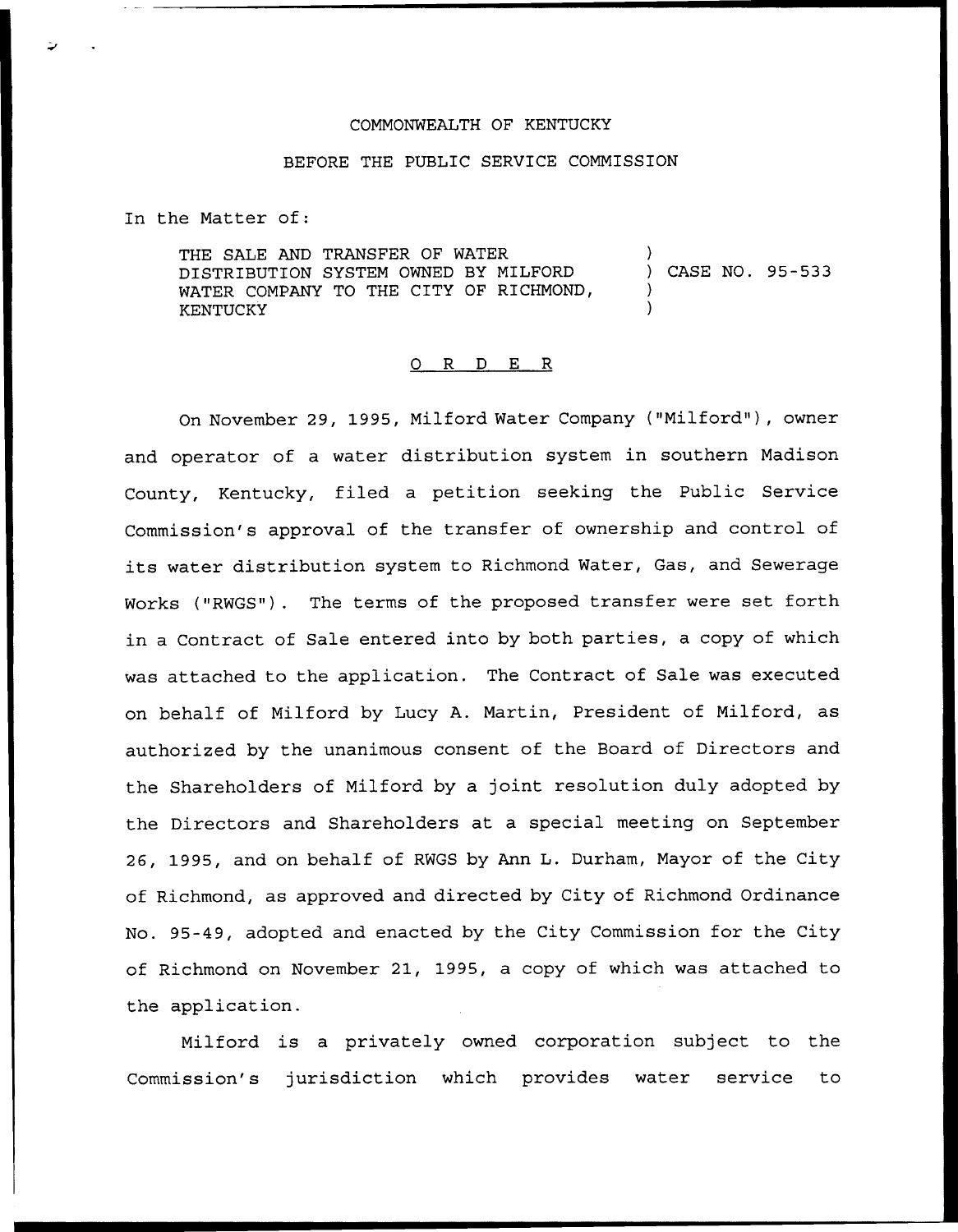approximately 947 customers in the Richmond area. RWGS is a municipal entity not subject to the Commission's jurisdiction which operates the City of Richmond's water distribution system. Nilford purchases its water for distribution from RWGS.

Pursuant to KRS 278.020(4), persons under the jurisdiction of the Commission are required to receive Commission approval prior to the acquisition or transfer of ownership or control of a utility. KRS 278.020(5) prohibits any entity from acquiring control of any utility under the jurisdiction of the Commission without prior approval.

RWGS has, pursuant to 807 KAR 5:Oll, filed with the Commission <sup>a</sup> letter confirming that it will adopt the rates charged by Nilford to its customers during the transfer period. RWGS anticipates that it may be able to lower these rates after the transfer is completed as Nilford's rates are presently higher than those of RWGS.

Based on the evidence of record, the Commission finds that the proposed transfer of the Nilford system is feasible, is in the public interest, is consistent with KRS 278.020(4) and (5), and will not result in diminished financial, technical, or managerial ability to provide adequate water service to the customers of the utilities.

IT IS THEREFORE ORDERED that:

1. The proposed transaction consisting of the sale of Nilford to RWGS is hereby approved.

2. RWGS shall notify the Commission within ten days of the date of closing of the sale or, in the alternative, Nilford shall notify the Commission if the sale does not occur.

 $-2-$